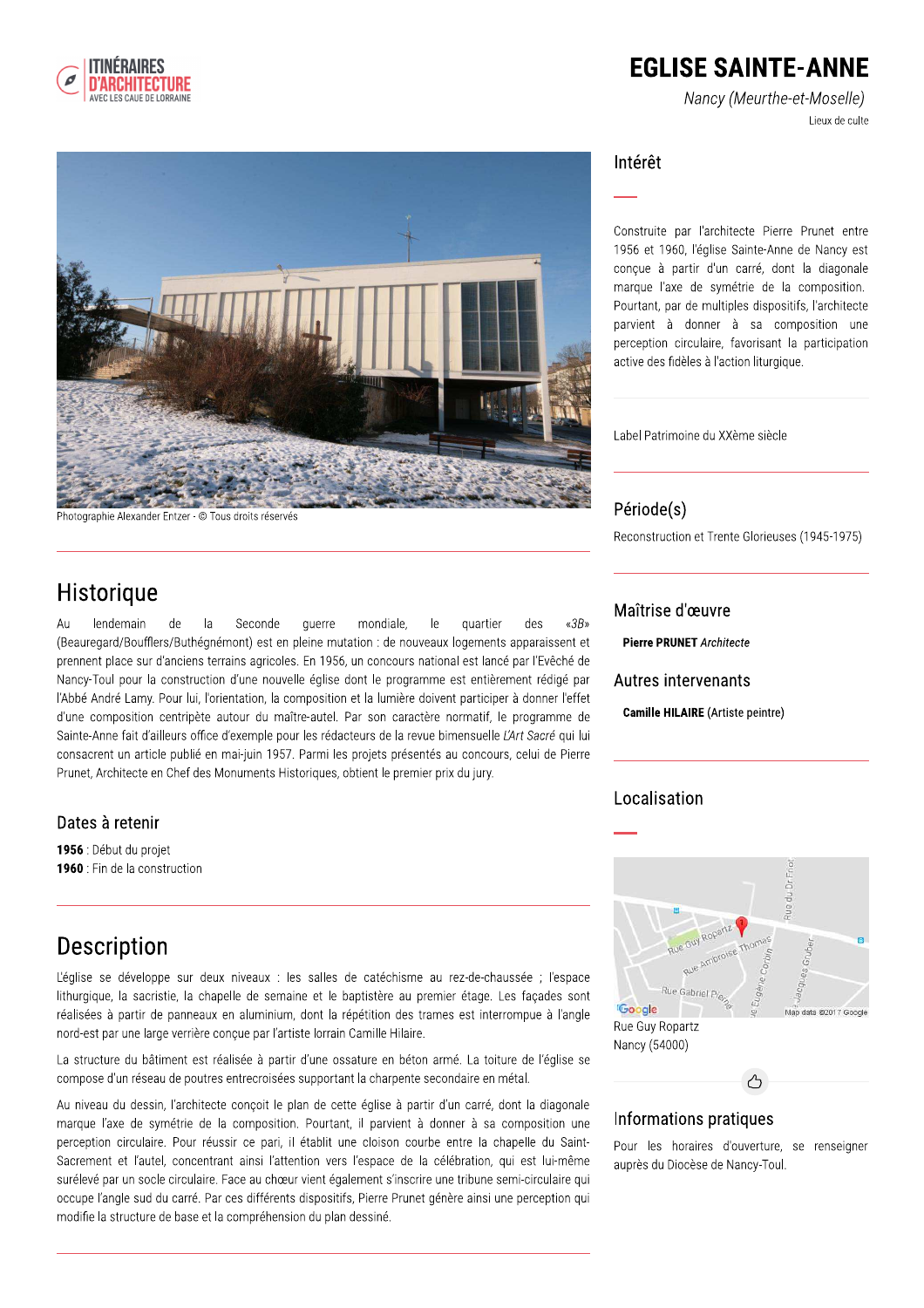#### Documentation conseillée

" L'église, son programme et son parti ", L'Art Sacré, n° 7-8, mai-juin, 1957.

TRONQUART Martine, « L'église Sainte-Anne de Nancy », Le point riche, n°13, bulletin de l'association " Les amis de Louis Mazetier et de l'art sacré du XXème siècle", sous la direction de Solange Vernois, 2015, pp.31-38.

PIERRON Lucile, « À la recherche d'un plan : nouvelles compositions architecturales à l'heure de Vatican II », fabricA, travaux d'histoire culturelle et sociale de l'architecture et de ses territoires / LéaV, Énsa - Versailles, n° 7, 2013, pp.10-36.

« L'église Sainte-Anne. L'église, son programme, son parti. », extrait de la brochure accompagnant l'exposition 1945-1975 en Meurthe-et-Moselle : Églises en quête de modernité, Service d'architecture et du patrimoine de Meurthe-et-Moselle/Archives modernes d'architecture lorraine, 2012.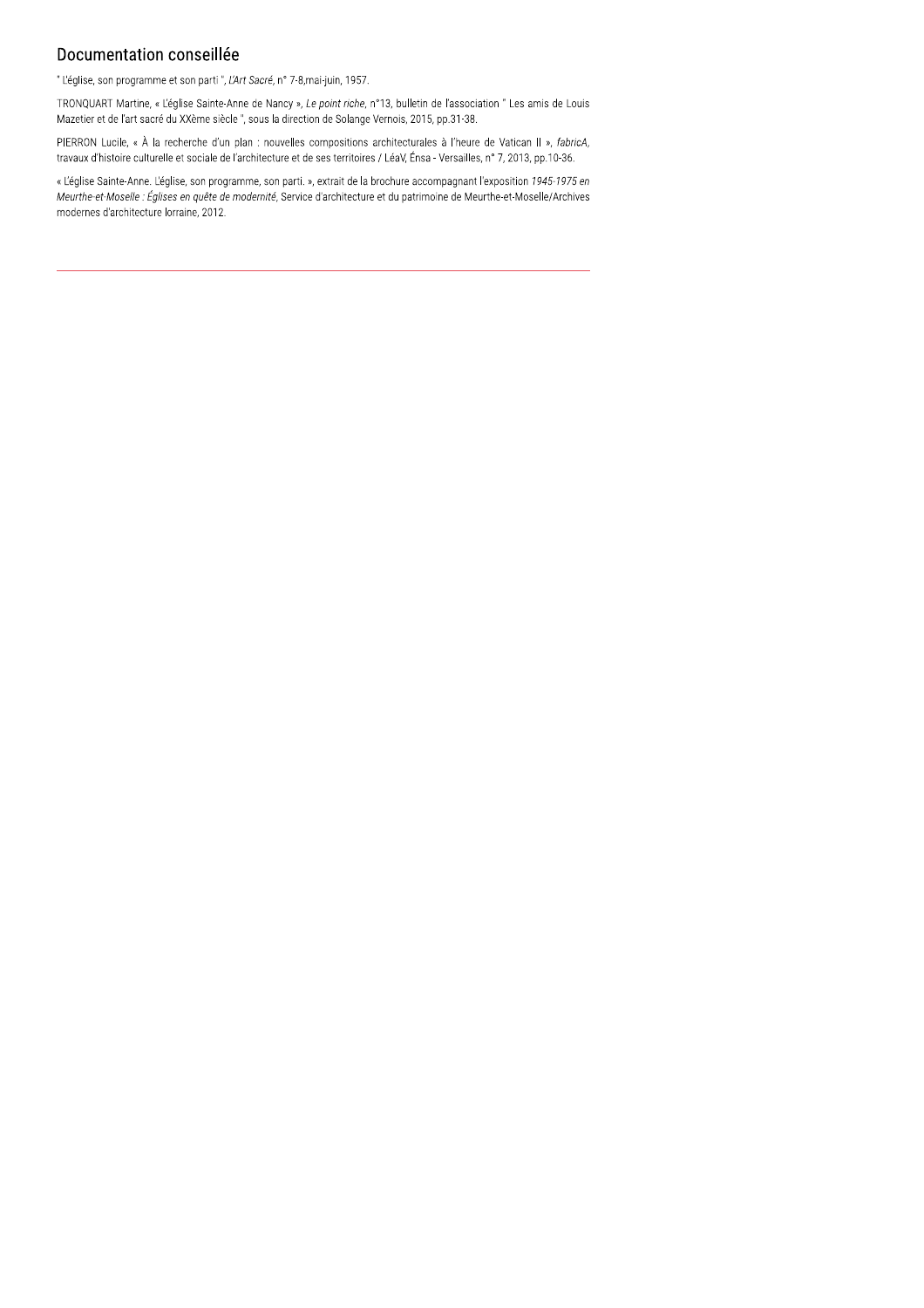

# **EGLISE SAINTE-ANNE**

Nancy (Meurthe-et-Moselle) Lieux de culte



La toiture de l'église se compose d'un réseau de poutres en béton entrecroisées supportant la charpente secondaire en métal. Source : Collection privée Droits : Tous droits réservés



Dans la nef, tous les éléments du programme sont étudiés de manière à concentrer l'intérêt vers le maître-autel. Source : Photographie Lucile Pierron (2012)

Droits : URCAUE Lorraine / LHAC



Plan du premier niveau. 1.Entrée ; 2.Nef ; 3.Sanctuaire ; 4.Sacristie ; 5.Baptistère ; 6.Autel de 7.Autel de Sainte-Anne ; 8.Confessionaux

Source : Arch. P. Prunet / Repr. B. Drapier, Région Lorraine - Inventaire général @ Art Sacr mars-avril 1957

Droits : Tous droits réservés